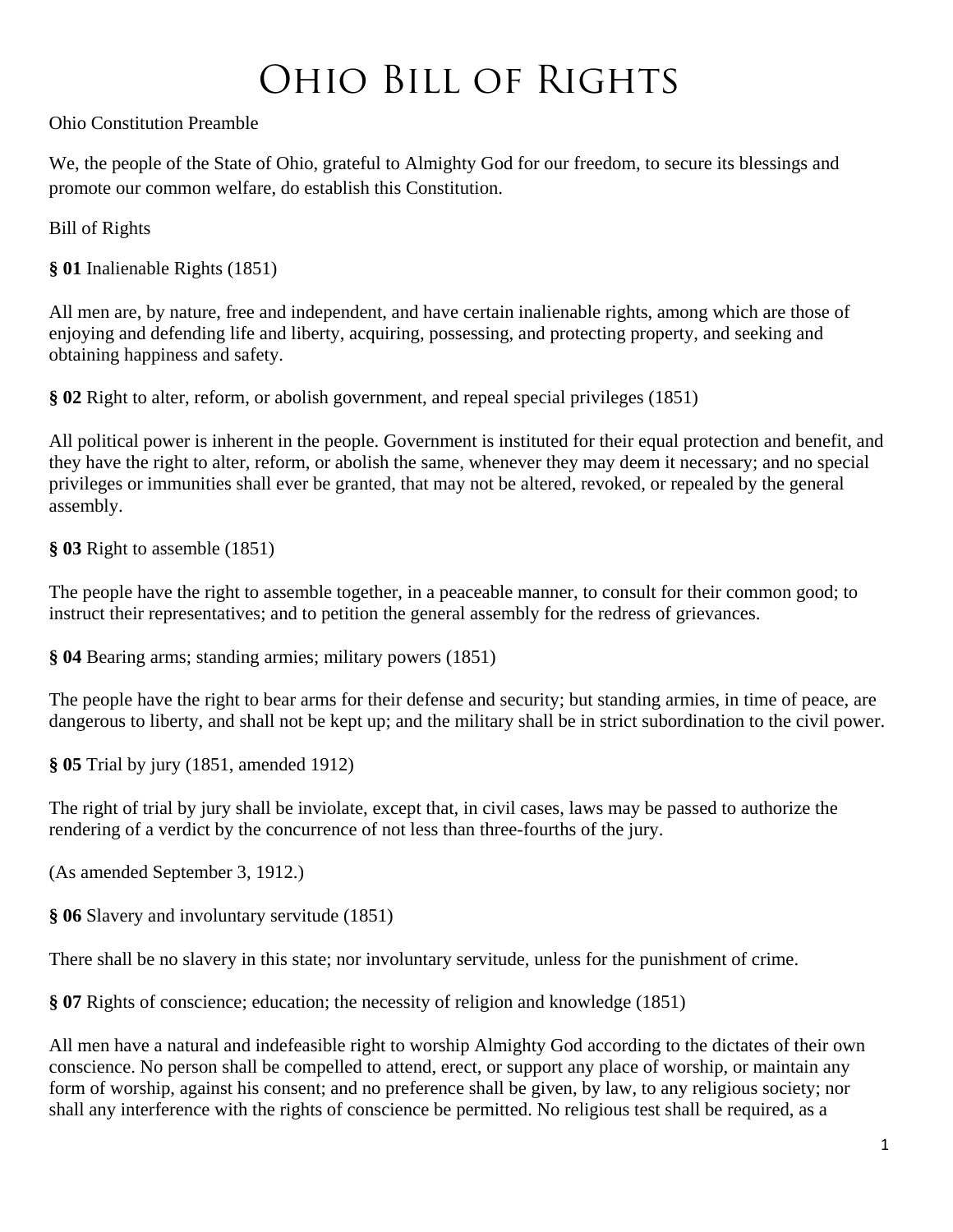qualification for office, nor shall any person be incompetent to be a witness on account of his religious belief; but nothing herein shall be construed to dispense with oaths and affirmations. Religion, morality, and knowledge, however, being essential to good government, it shall be the duty of the general assembly to pass suitable laws to protect every religious denomination in the peaceable enjoyment of its own mode of public worship, and to encourage schools and the means of instruction.

**§ 08** Writ of habeas corpus (1851)

The privilege of the writ of habeas corpus shall not be suspended, unless, in cases of rebellion or invasion, the public safety require it.

**§ 09** Bail; cruel and unusual punishments

All persons shall be bailable by sufficient sureties, except for a person who is charged with a capital offense where the proof is evident or the presumption great, and except for a person who is charged with a felony where the proof is evident or the presumption great and where the person poses a substantial risk of serious physical harm to any person or to the community. Where a person is charged with any offense for which the person may be incarcerated, the court may determine at any time the type, amount, and conditions of bail. Excessive bail shall not be required; nor excessive fines imposed; nor cruel and unusual punishments inflicted.

The General Assembly shall fix by law standards to determine whether a person who is charged with a felony where the proof is evident or the presumption great poses a substantial risk of serious physical harm to any person or to the community. Procedures for establishing the amount and conditions of bail shall be established pursuant to Article IV, Section 5(b) of the Constitution of the state of Ohio.

(As amended January 1, 1998.)

**§ 10** Trial for crimes; witness (1851; amended 1912)

Except in cases of impeachment, cases arising in the army and navy, or in the militia when in actual service in time of war or public danger, and cases involving offenses for which the penalty provided is less than imprisonment in the penitentiary, no person shall be held to answer for a capital, or otherwise infamous, crime, unless on presentment or indictment of a grand jury; and the number of persons necessary to constitute such grand jury and the number thereof necessary to concur in finding such indictment shall be determined by law. In any trial, in any court, the party accused shall be allowed to appear and defend in person and with counsel; to demand the nature and cause of the accusation against him, and to have a copy thereof; to meet the witnesses face to face, and to have compulsory process to procure the attendance of witnesses in his behalf, and a speedy public trial by an impartial jury of the county in which the offense is alleged to have been committed; but provision may be made by law for the taking of the deposition by the accused or by the state, to be used for or against the accused, of any witness whose attendance can not be had at the trial, always securing to the accused means and the opportunity to be present in person and with counsel at the taking of such deposition, and to examine the witness face to face as fully and in the same manner as if in court. No person shall be compelled, in any criminal case, to be a witness against himself; but his failure to testify may be considered by the court and jury and may be made the subject of comment by counsel. No person shall be twice put in jeopardy for the same offense.

(As amended September 3, 1912.)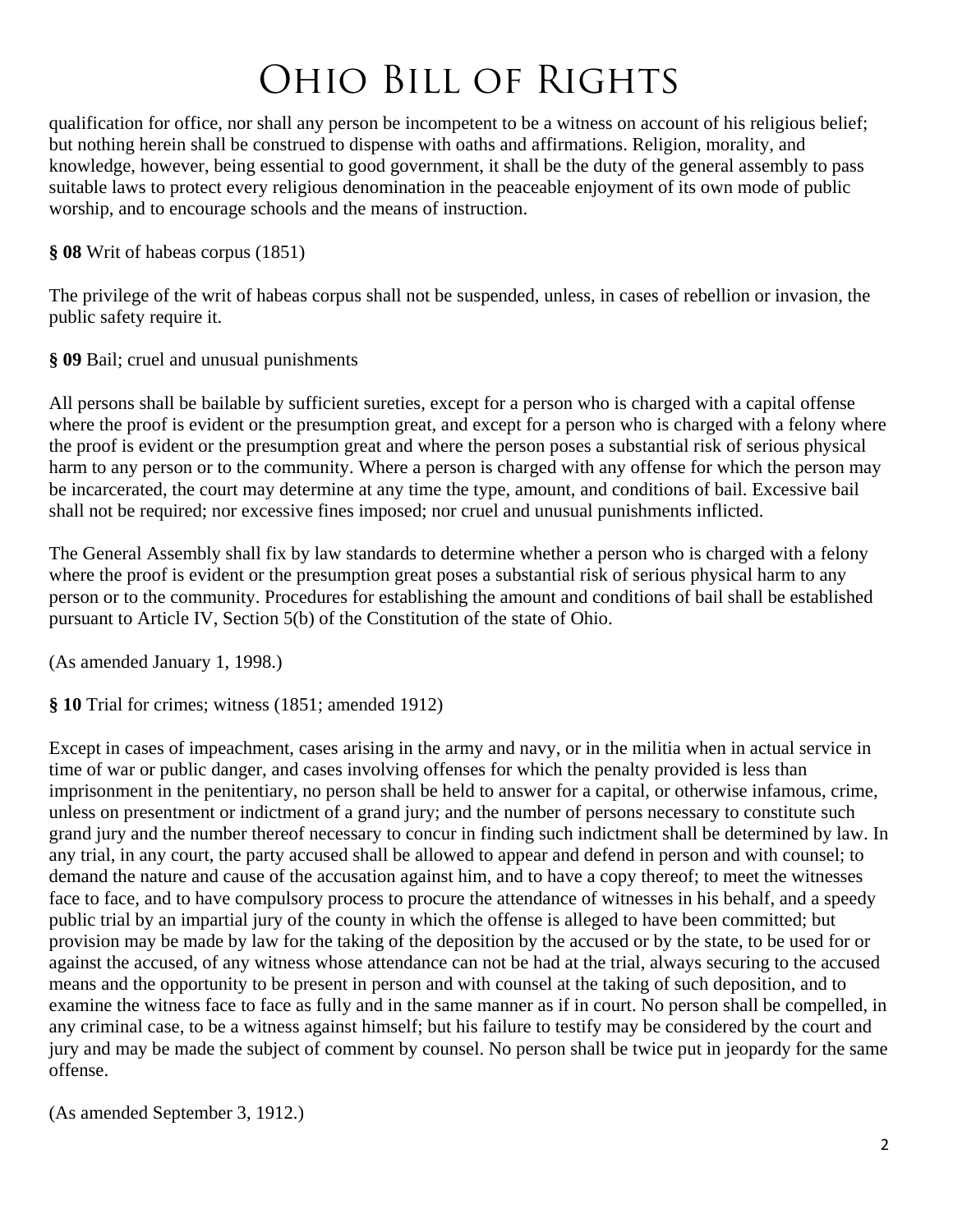**§ 10a** Rights of victims of crime

Victims of criminal offenses shall be accorded fairness, dignity, and respect in the criminal justice process, and, as the general assembly shall define and provide by law, shall be accorded rights to reasonable and appropriate notice, information, access, and protection and to a meaningful role in the criminal justice process. This section does not confer upon any person a right to appeal or modify any decision in a criminal proceeding, does not abridge any other right guaranteed by the Constitution of the United States or this constitution, and does not create any cause of action for compensation or damages against the state, any political subdivision of the state, any officer, employee, or agent of the state or of any political subdivision, or any officer of the court.

(Adopted November 8, 1994)

**§ 11** Freedom of speech; of the press; of libels (1851)

Every citizen may freely speak, write, and publish his sentiments on all subjects, being responsible for the abuse of the right; and no law shall be passed to restrain or abridge the liberty of speech, or of the press. In all criminal prosecutions for libel, the truth may be given in evidence to the jury, and if it shall appear to the jury, that the matter charged as libelous is true, and was published with good motives, and for justifiable ends, the party shall be acquitted.

**§ 12** Transportation, etc. for crime (1851)

No person shall be transported out of the state, for any offense committed within the same; and no conviction shall work corruption of blood, or forfeiture of estate.

**§ 13** Quartering troops (1851)

No soldier shall, in time of peace, be quartered in any house, without the consent of the owner; nor, in time of war, except in the manner prescribed by law.

**§ 14** Search warrants and general warrants (1851)

The right of the people to be secure in their persons, houses, papers, and possessions, against unreasonable searches and seizures shall not be violated; and no warrant shall issue, but upon probable cause, supported by oath or affirmation, particularly describing the place to be searched and the person and things to be seized.

**§ 15** No imprisonment for debt (1851)

No person shall be imprisoned for debt in any civil action, on mesne or final process, unless in cases of fraud.

**§ 16** Redress in courts (1851, amended 1912)

All courts shall be open, and every person, for an injury done him in his land, goods, person, or reputation, shall have remedy by due course of law, and shall have justice administered without denial or delay.

[Suits against the state.] Suits may be brought against the state, in such courts and in such manner, as may be provided by law. (As amended September 3, 1912.)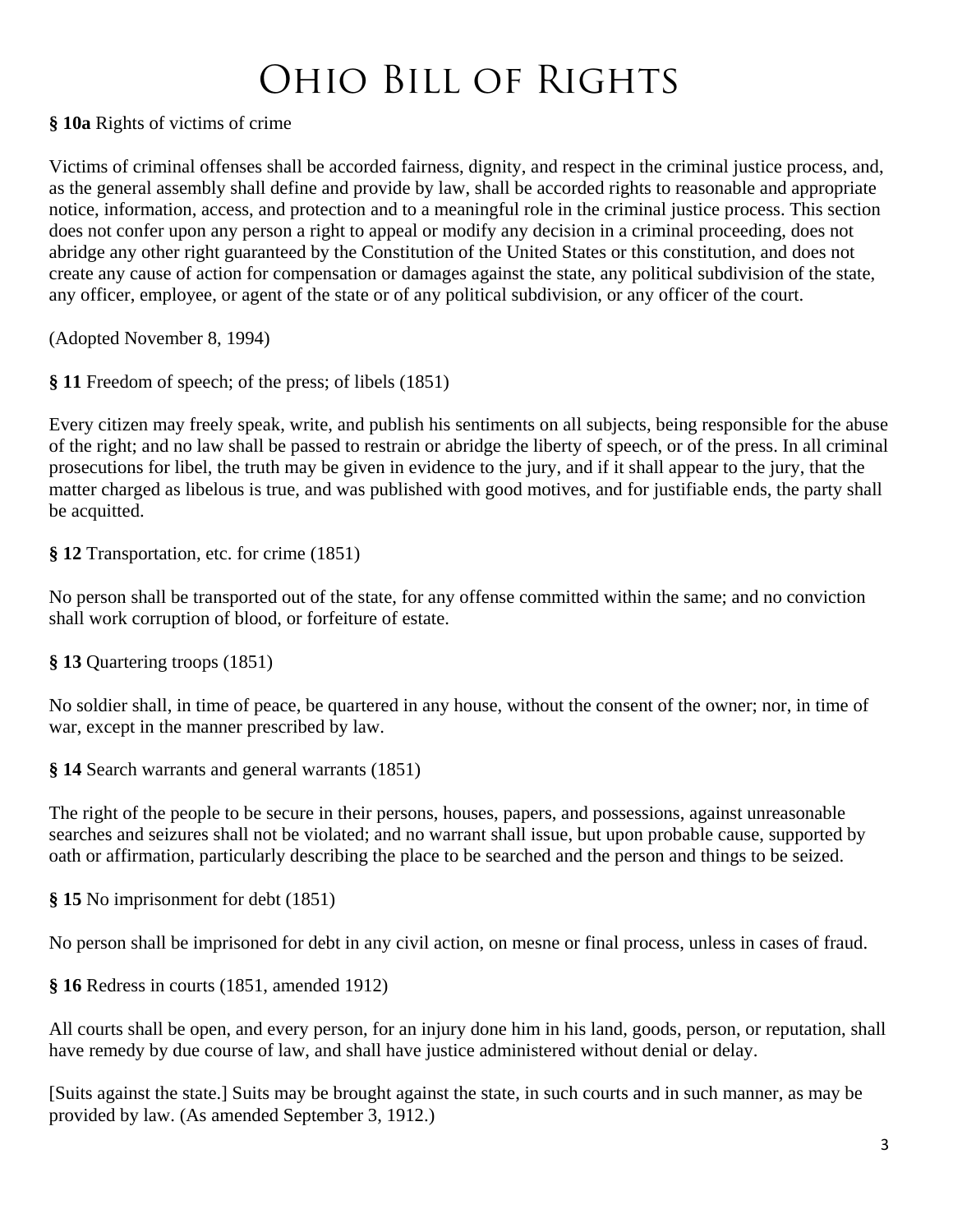**§ 17** Hereditary privileges, etc. (1851)

No hereditary emoluments, honors, or privileges, shall ever be granted or conferred by this state.

**§ 18** Suspension of laws (1851)

No power of suspending laws shall ever be exercised, except by the general assembly.

**§ 19** Inviolability of private property (1851)

Private property shall ever be held inviolate, but subservient to the public welfare. When taken in time of war or other public exigency, imperatively requiring its immediate seizure or for the purpose of making or repairing roads, which shall be open to the public, without charge, a compensation shall be made to the owner, in money, and in all other cases, where private property shall be taken for public use, a compensation therefor shall first be made in money, or first secured by a deposit of money; and such compensation shall be assessed by a jury, without deduction for benefits to any property of the owner.

**§ 19a** Damages for wrongful death (1912)

The amount of damages recoverable by civil action in the courts for death caused by the wrongful act, neglect, or default of another, shall not be limited by law.

(Adopted September 3, 1912.)

**§ 19b** Property rights in ground water, lakes, and other watercourses

(A) The protection of the rights of Ohio's property owners, the protection of Ohio's natural resources, and the maintenance of the stability of Ohio's economy require the recognition and protection of property interests in ground water, lakes, and watercourses.

(B) The preservation of private property interests recognized under divisions (C) and (D) of this section shall be held inviolate, but subservient to the public welfare as provided in Section 19 of Article I of the Constitution.

(C) A property owner has a property interest in the reasonable use of the ground water underlying the property owner's land.

(D) An owner of riparian land has a property interest in the reasonable use of the water in a lake or watercourse located on or flowing through the owner's riparian land.

(E) Ground water underlying privately owned land and nonnavigable waters located on or flowing through privately owned land shall not be held in trust by any governmental body. The state, and a political subdivision to the extent authorized by state law, may provide for the regulation of such waters. An owner of land voluntarily may convey to a governmental body the owner's property interest held in the ground water underlying the land or nonnavigable waters located on or flowing through the land.